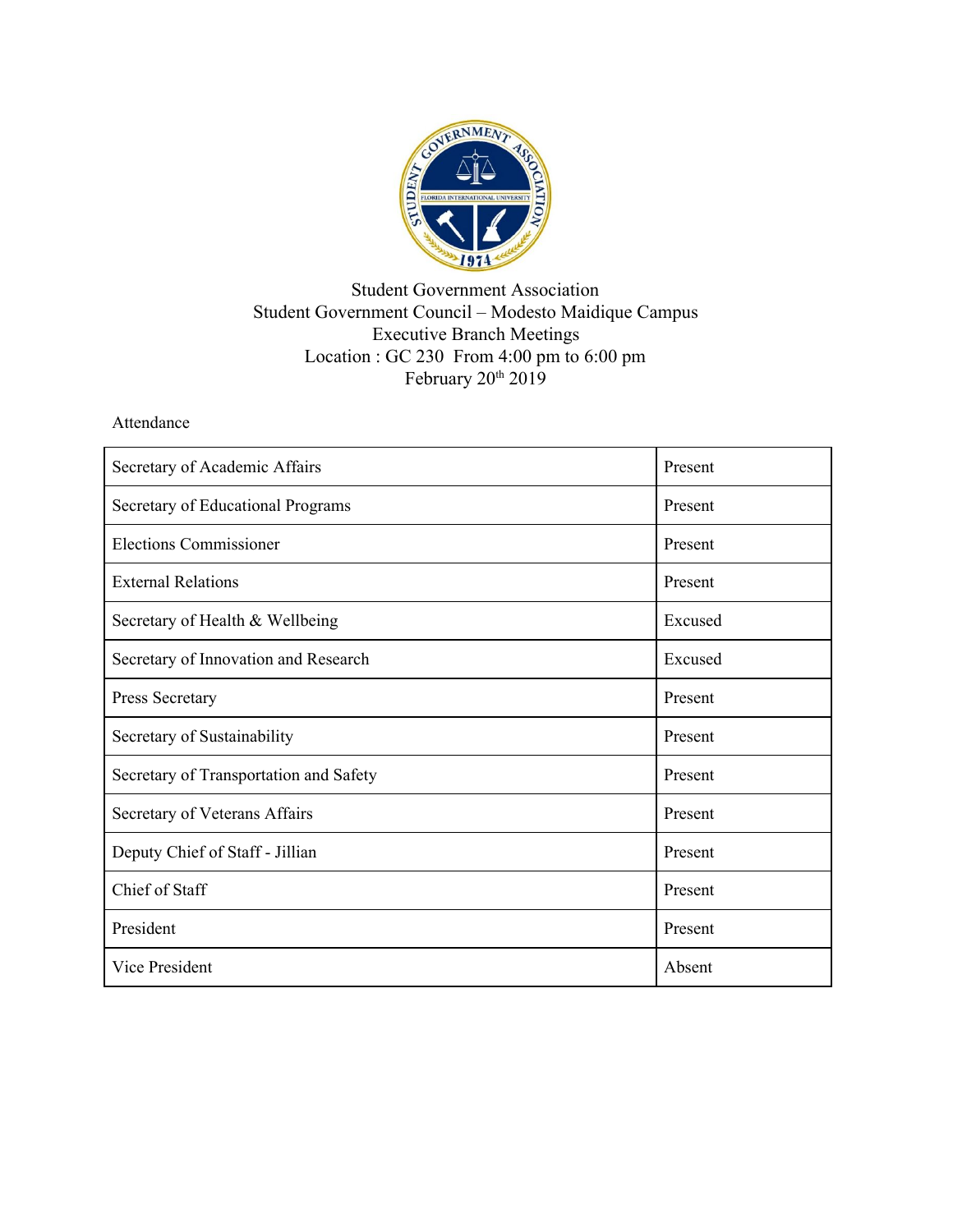- I. Cabinet Reports
	- A. Secretary of Academic Affairs
		- 1. Waiting for dates for the Scholarship/ Dean's List to start planning
	- B. Secretary of Educational Programs
		- 1. Yesterday was our Intern meeting
			- a) The interns will start shadowing Senate next week
			- b) An intern per week with a total of 4 interns
			- c) I have a few questions and topics prepared to talk with the interns
			- d) Meetings are Tuesdays at 4 in the Chambers GC 150
	- C. Elections Commissioner
		- 1. Just had the last information session for elections
		- 2. Our applications close this Friday
		- 3. Next week we will start notifying applicants if they are cleared and give them the candidate packets.
	- D. External Relations
		- 1. Keep sending me pictures and I will be meeting with my team to have more things to plan.
		- 2. If you have anything you want to advertise just fill out the form.
	- E. Secretary of Health & Wellbeing
		- 1. Director Report
			- a) Working on the Flu shots
	- F. Secretary of Innovation and Research
	- G. Press Secretary
		- 1. Posted a new post on the blog about the intern program
		- 2. Sabrina and Brandon will send me the blurb
	- H. Secretary of Sustainability
		- 1. Last week I was preparing for the Tremendous event
		- 2. Planted some trees in the Nature Preserve
		- 3. Suppose to have a meeting on friday with the Vice President of Parking and Transportation, but they cancelled.
		- 4. Water Day on March 22nd from 11am-2pm
	- I. Secretary of Transportation and Safety
		- 1. Met with Rose Ingraham, John Habib, and Jefferson Noel from BBC working on the BBC-MMC Bus discount.
			- a) We are going to have a meeting today after cabinet
		- 2. Two weeks ago we had the campus safety walk
		- 3. Setting up a meeting between Parking and Transportation and FIU Embrace
		- 4. Met with Chief Casas yesterday to talk about drug use in the buildings across 8th street.
		- 5. Next wednesday we have the Stop the Bleed training
			- a) From 4-5:30pm at the SGA Chamber
			- b) Speaking with Brandon to talk with Senate to invite them to attend the event.